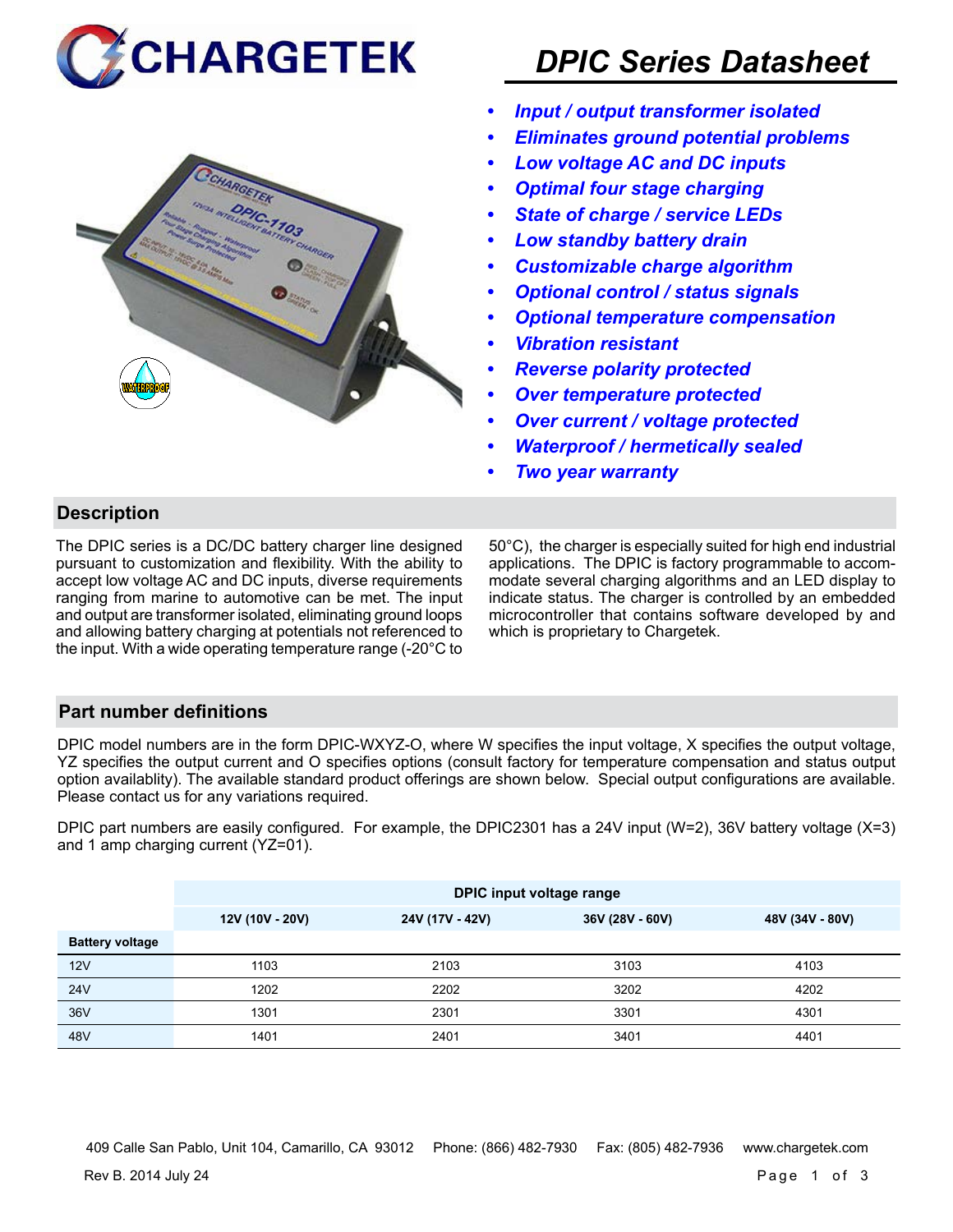### **Charging specifications**



to battery until absorption voltage is reached  $(V_{FSTERN}$ ). Transition to absorption mode follows and regulates battery voltage at  $V_{FSTERM}$ until current decreases to  $I_{ABTERM}$ . Float mode follows and regulates battery voltage at  $V_{F1}$ . At the user's discretion, an equalization mode can be initiated. The equalization voltage  $V_{FQ}$  is approximately 2.5V/cell and the battey current is limted to a small value. For more information, please refer to this presentation at our website: www.chargetek.com/images/pdfs/equal.pdf

| PARAMETER                      | <b>DESCRIPTION / CONDITIONS</b>                                                        | MIN  | <b>NOM</b> | MAX  | <b>UNITS</b> |
|--------------------------------|----------------------------------------------------------------------------------------|------|------------|------|--------------|
| $\mathsf{V}_{\texttt{FSTERM}}$ | Fast charge termination voltage,<br>$25^{\circ}$ C                                     | 14.3 | 14.4       | 14.5 | <b>VDC</b>   |
| $\mathsf{V}_{\mathsf{FL}}$     | Float voltage, $I_{\text{out}} < I_{\text{ES}}$ , 25°C                                 | 13.4 | 13.5       | 13.6 | VDC          |
| $I_{FS}$                       | Fast charge current, $V_{\text{partrev}} =$<br>XY volts                                | 3.0  | 3.2        | 3.4  | Amps         |
| <b>ABTERM</b>                  | Absorption mode charge termina-<br>tion current, transition from fast to<br>absorption | 1.2  | 1.3        | 1.4  | Amps         |
| <b>FLTERM</b>                  | Float charge termination current                                                       | 0.3  | 0.4        | 0.5  | Amps         |
| $V_{EQ}$                       | Charge current less than 1A                                                            |      | 15.6       |      | volts        |
| $I_{SRY}$                      | Standby current, AC off                                                                |      |            | 1.0  | ma           |
|                                |                                                                                        |      |            |      |              |

### **12V battery bank 24V battery bank**

|                                    | <b>PARAMETER DESCRIPTION / CONDITIONS</b>                                              | MIN  | <b>NOM</b> | MAX  | <b>UNITS</b> |
|------------------------------------|----------------------------------------------------------------------------------------|------|------------|------|--------------|
| $\mathsf{V}_{\text{\tiny FSTERM}}$ | Fast charge termination voltage,<br>$25^{\circ}$ C                                     | 28.6 | 28.8       | 29.0 | VDC          |
| $\mathsf{V}_{\mathsf{FL}}$         | Float voltage, $I_{\text{out}} < I_{\text{es}}$ , 25°C                                 | 26.8 | 27.0       | 27.2 | VDC          |
| ı.                                 | Fast charge current, $V_{\text{raffers}}$ =<br>XY volts                                | 2.0  | 2.2        | 2.4  | Amps         |
| ARTFRM                             | Absorption mode charge termina-<br>tion current, transition from fast to<br>absorption | 0.8  | 0.9        | 1.0  | Amps         |
| FI TFRM                            | Float charge termination current                                                       | 0.2  | 0.3        | 0.4  | Amps         |
| $V_{EQ}$                           | Charge current less than 1A                                                            |      | 31.2       |      | volts        |
| I <sub>SBY</sub>                   | Standby current, AC off                                                                |      |            | 1.0  | ma           |

|                                | <b>PARAMETER DESCRIPTION / CONDITIONS</b>                                              | MIN  | <b>NOM</b> | MAX  | <b>UNITS</b> |
|--------------------------------|----------------------------------------------------------------------------------------|------|------------|------|--------------|
| $\mathsf{V}_{\texttt{FSTERN}}$ | Fast charge termination voltage,<br>$25^{\circ}$ C                                     | 42.9 | 43.2       | 43.4 | <b>VDC</b>   |
| $V_{\text{FI}}$                | Float voltage, $I_{\text{out}} < I_{\text{es}}$ , 25°C                                 | 40.2 | 40.5       | 40.7 | <b>VDC</b>   |
| 'FS                            | Fast charge current, $V_{\text{BATTRY}}$ =<br>XY volts                                 | 1.0  | 1.1        | 1.2  | Amps         |
| ARTFRM                         | Absorption mode charge termina-<br>tion current, transition from fast to<br>absorption | 0.5  | 0.6        | 0.7  | Amps         |
| FITERM                         | Float charge termination current                                                       | 0.2  | 0.25       | 0.3  | Amps         |
| $V_{FQ}$                       | Charge current less than 1A                                                            |      | 46.8       |      | volts        |
| <sup>I</sup> SBY               | Standby current, AC off                                                                |      |            | 1.0  | ma           |

### **36V battery bank 48V battery bank**

|                                | <b>PARAMETER DESCRIPTION / CONDITIONS</b>                                              | MIN  | <b>NOM</b> | MAX  | <b>UNITS</b> |
|--------------------------------|----------------------------------------------------------------------------------------|------|------------|------|--------------|
| $\mathsf{V}_{\texttt{FSTERN}}$ | Fast charge termination voltage,<br>$25^{\circ}$ C                                     | 57.8 | 58.0       | 58.2 | VDC          |
| $\mathsf{V}_{\mathsf{FL}}$     | Float voltage, $I_{\text{out}} < I_{\text{es}}$ , 25°C                                 | 53.8 | 54.0       | 54.2 | VDC          |
| 'FS                            | Fast charge current, $V_{\text{BATTERY}} =$<br>XY volts                                | 1.0  | 1.1        | 1.2  | Amps         |
| ARTFRM                         | Absorption mode charge termina-<br>tion current, transition from fast to<br>absorption | 0.5  | 0.6        | 0.7  | Amps         |
| FI TFRM                        | Float charge termination current                                                       | 0.2  | 0.25       | 0.3  | Amps         |
| $V_{FQ}$                       | Charge current less than 1A                                                            |      | 62.4       |      | volts        |
| 'SBY                           | Standby current, AC off                                                                |      |            | 1.0  | ma           |

Rev B. 2014 July 24 **Page 2 of 3** 409 Calle San Pablo, Unit 104, Camarillo, CA 93012 Phone: (866) 482-7930 Fax: (805) 482-7936 www.chargetek.com